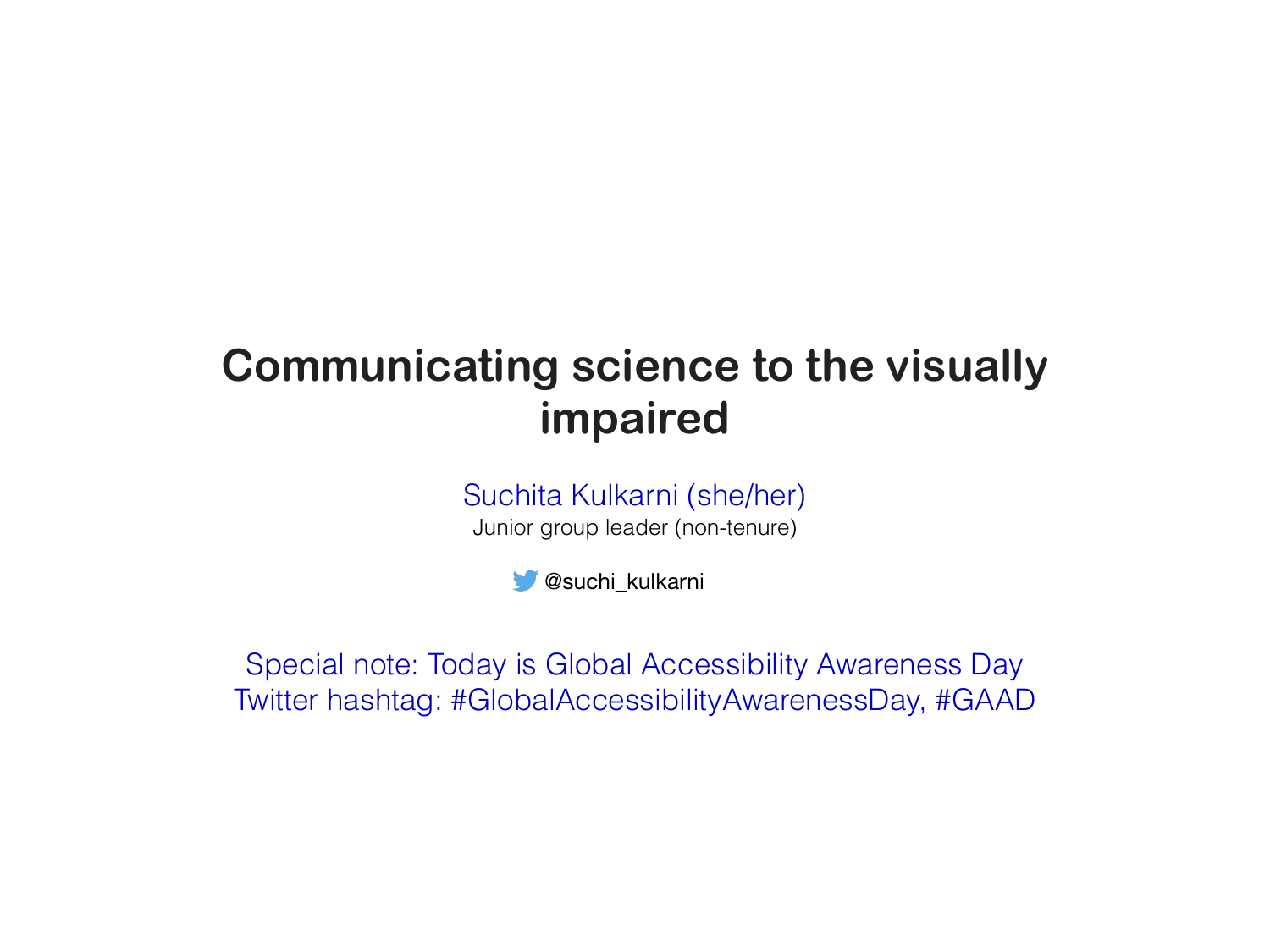

- 1. Case study: focusing on visually impaired (VI) community, science communication via written or audio resources, [previous IPPOG presentation](https://indico.cern.ch/event/963955/timetable/#20201202.detailed)
- 2. Project participants: blind individuals and science communicators (all based in India)
- 3. **Science communication (meaning from Wikipedia)**: practice of informing, educating, raising awareness of science related topics and increasing the sense of wonder about scientific discoveries and arguments
- 4. **Accessibility (meaning from Oxford languages)**: the quality of being able to be reached or entered/the quality of being easy to obtain or use/the quality of being easily understood and appreciated
- 5. Science communication that relies on videos, experiences of able bodied individuals is often not accessible for visually challenged community
	- a. Simple example: momentum conservation explained with the help of billiards
	- b. Simple example 2: many of our VI group members didn't know how mosquito looks like.
- 6. Level of exposure to science that visually impaired individuals have is often (not always) different to that of able bodied people

a. Vision impairment includes a partial as well as complete vision loss, experiences vary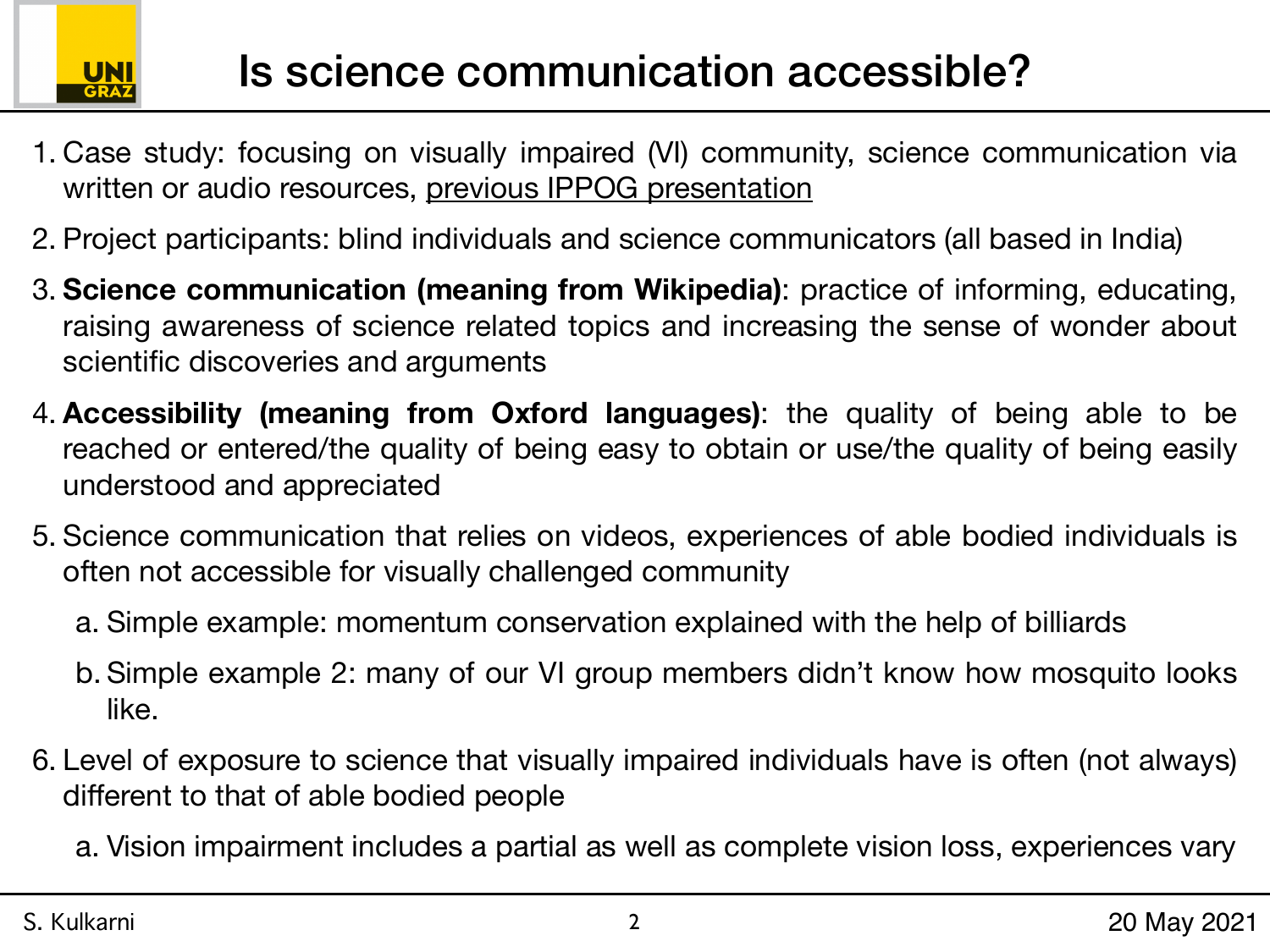

- 1. We took a variety of science topics e.g. what is Corona virus and how it spreads? Or what is dark matter and what we know about it or why do mosquitoes bite me more than my friends?
- 2. Developed a set of written/audio articles, shared them with VI participants, got feedback and improved on our articles
- 3. Major takeaways:
	- a. **Pedagogy** while explaining scientific concepts is very important specially for a VI person as the learning curve is generally steeper compared to sighted individual
	- b. **Choice of analogies** is critical, they should be simple, descriptive and relatable and tactile e.g. compare corona virus appearance to strawberry
	- c. **Accessibility develops curiosity**: Once explained in an accessible way, a lot of interesting questions and discussions came through via online meetings, emails etc.
	- d. **Simplifying doesn't mean stick to simple**: Explaining science in simple words is not the same as explaining only simple science in other words dealing with nontrivial scientific concepts is very welcome
	- e. **Supplementing sci-comm with tactile resources** (e.g. as developed by [tactile](http://tactilecollider.uk/)  [collider](http://tactilecollider.uk/)) is highly welcome, better if these are made of affordable low cost materials rather than speciality materials